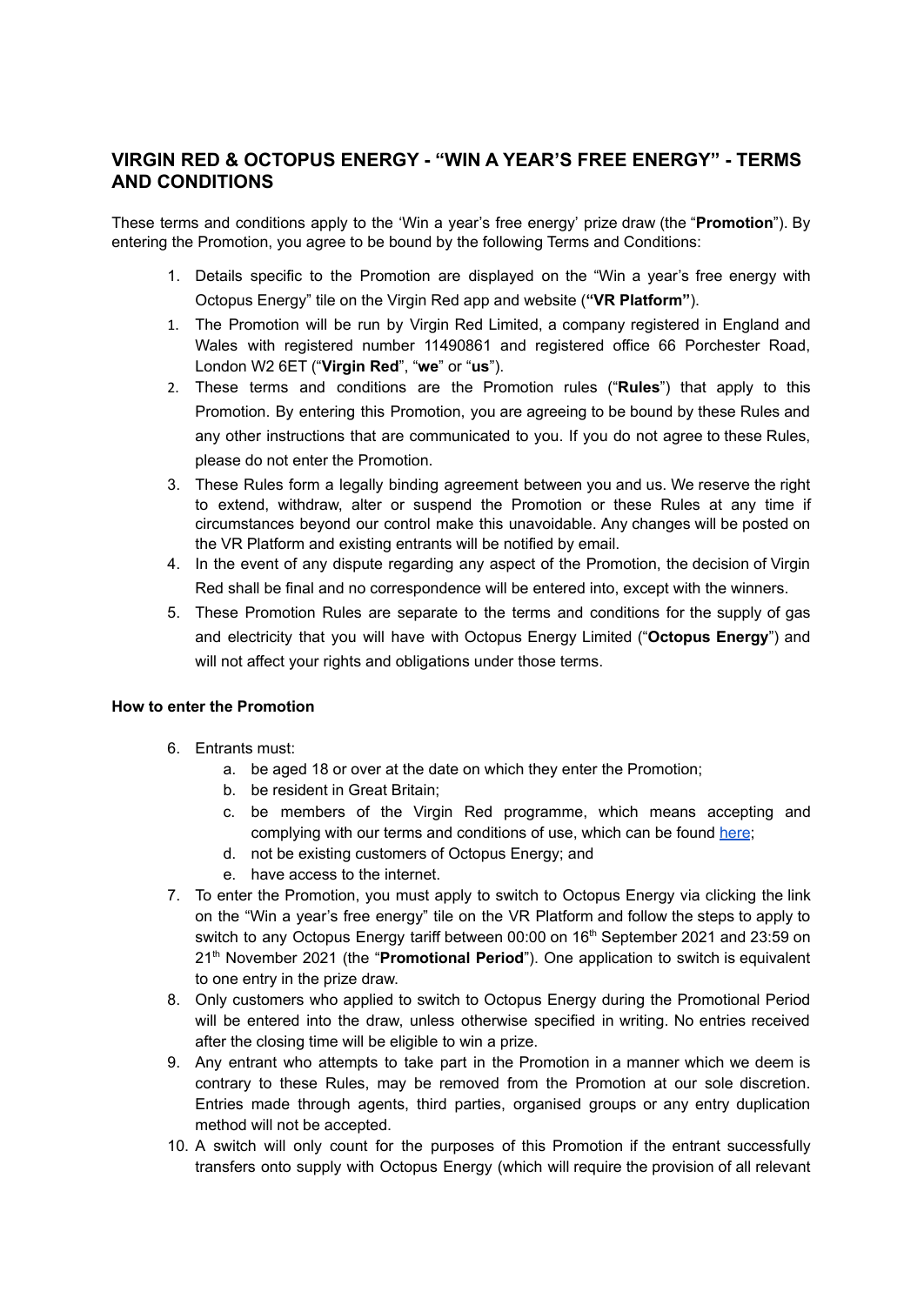data such as name, address, contact details, payment details and direct debit information) and supply commences by 5th January 2022. Should a switch be unsuccessful for any reason (for example a technical fault, fraudulent entrant or if the entrant decides to not complete their switch to Octopus Energy), this will not count as an entry. The final decision shall be at our sole discretion and no correspondence will be entered into over any dispute.

- 11. By entering the Promotion, you warrant that all information submitted by you is true, current and complete. If any information you submit is found to be fraudulent or incorrectly completed or if we have reasonable grounds to believe that you have breached any of the Rules, we reserve the right to disqualify you from the Promotion.
- 12. Employees of Virgin Red, Octopus Energy, their group companies, agents or anyone professionally connected with this Promotion and any member of their respective immediate families may not participate in the Promotion.
- 13. No liability is accepted for entries that are not received by Virgin Red for any reason. Virgin Red retains the right to refuse admission of any illegitimate sign ups.

#### **Prizes**

- 14. The winners will be selected at random using an automated computer process from a pool of all eligible entrants who meet the requirements set out above.
- 15. The first winner selected by the automated computer process will win the Free Energy Prize described below and the next 12 winners selected will win the Points Prizes (as defined below).
- 16. **Free Energy Prize:**
	- a. The winning customer of the Free Energy Prize will receive the prize of free energy for a 12 month period from the customer's supply start date, up to a maximum value of £1,389.70 (the "**Free Energy Prize**"). The maximum value has been set at the average annual billed amount for a median usage dual fuel household on the "Octopus 24M Fixed September 2021 v3" tariff. Any additional energy consumed by the customer on top of this will be the customer's responsibility to pay under the usual Octopus Energy domestic customer terms and conditions applicable to the customer's selected tariff.
	- b. The Free Energy will be in the form of credit applied to the customer's Octopus Energy account for any billed amount for the customer's selected tariff during the first 12 months, beginning on the customer's supply start date.
	- c. If the customer's billed amount in the 12 month period from the customer's supply start date is less than the maximum value of £1,389.70, credit will only be applied up to the value of actual billed amounts in that period.
	- d. The Free Energy Prize only applies whilst the customer is on an Octopus Energy tariff. Should the customer switch away from Octopus Energy at any point during the 12 month period from the customer's supply start date, credit will only be applied to any billed amount from Octopus Energy during that time and only up to the maximum value of £1,389.70. Any unused credit will be forfeited.
	- e. Credit will be applied once per quarter up until the 12 month anniversary from the customer's supply start date at which point it will be the customer's responsibility to pay for energy under the usual Octopus Energy domestic customer terms and conditions applicable to the customer's selected tariff.
	- f. Credit will only be applied based on actual meter readings.
- 17. **Points Prizes:**
	- a. There will be:
		- i. One winner of 30,000 (thirty thousand) Virgin Points;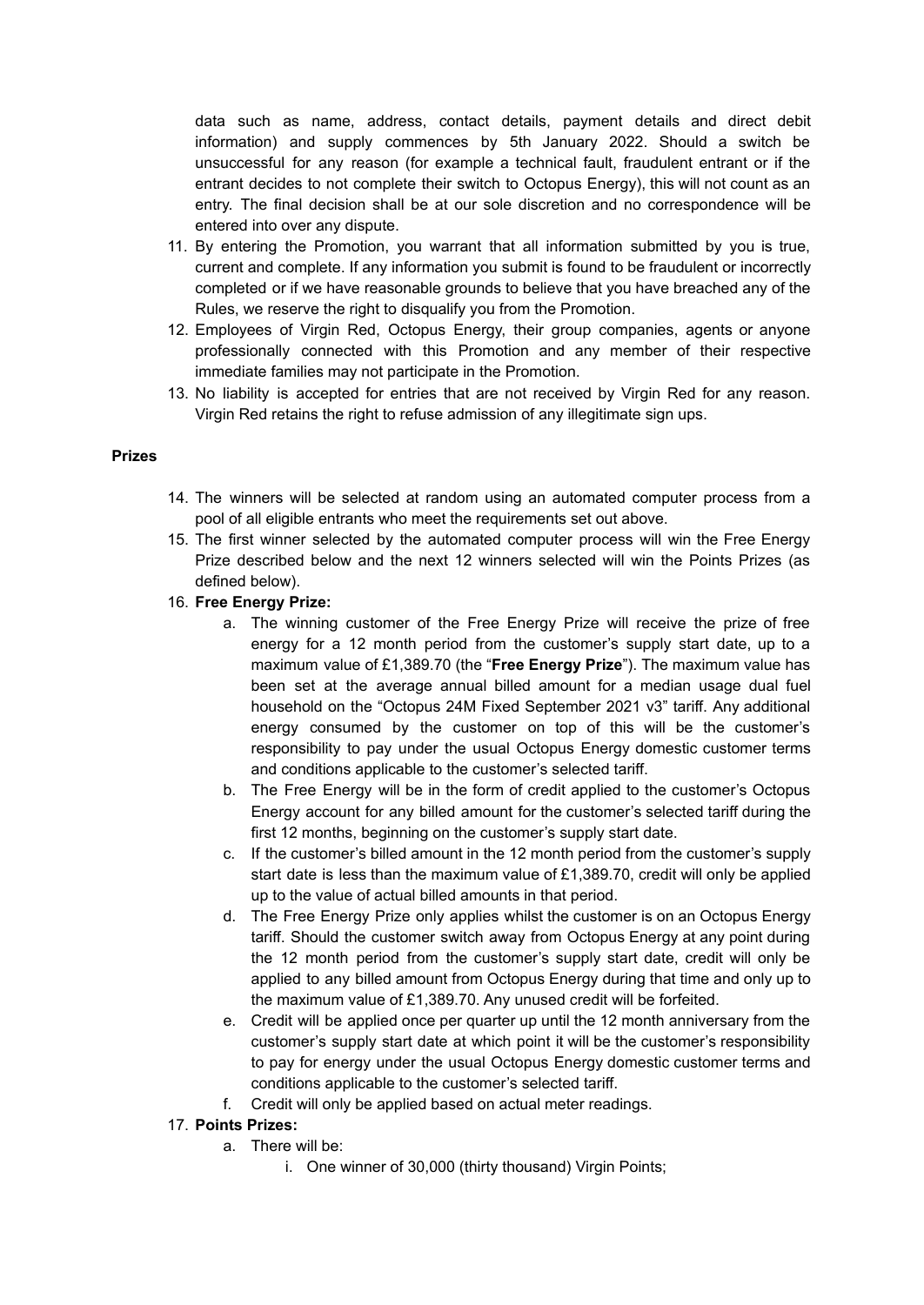- ii. One winner of 20,000 (twenty thousand) Virgin Points;
- iii. Five winners of 10,000 (ten thousand) Virgin Points each; and
- iv. Five winners of 5,000 (five thousand) Virgin Points each,

# (together, the "**Points Prizes**").

- 18. By 5th February 2022, each winner will be notified by email to the email address registered to their Virgin Red account with details on how to accept their prize. For Points Prizes, your Virgin Points will be credited to your Virgin Red account within 7 days of acceptance of your prize.
- 19. By entering this Promotion, you are agreeing to be contacted by us and / or Octopus Energy as required (using the contact details you have provided us or Octopus Energy with on your respective accounts) should you win. If a winner cannot be contacted or does not make contact with Virgin Red to accept their prize within 5 business days of Virgin Red attempting to notify the customer, another winner will be selected and the prize will be forfeited by the original winner.
- 20. Prizes are not transferable or exchangeable other than at the sole discretion of Virgin Red and there is no cash alternative. However, we may change any Prize due to circumstances beyond our control or to offer an alternative of similar value.
- 21. If you are a winner:
	- a. it is your responsibility to pay all costs and expenses not included within the prize, including any applicable taxes;
	- b. a prize will not be awarded to you if to do so would be unlawful; and
	- c. we may verify your eligibility and check your identity. If you are asked for proof of your identity and/or your eligibility, your failure to provide such proof within a reasonable time could result in your disqualification from the Promotion or the withdrawal of any prize.

#### **Data protection and publicity**

- 22. All personal details and information you supply must be truthful and accurate. We will use your personal details to administer and manage the Promotion and award prizes. All personal data will be used in accordance with current UK data protection legislation and the Virgin Red privacy policy, which can be found [here,](https://www.virgin.com/virgin-red/privacy-policy) or Octopus Energy's privacy policy as applicable, which can be found [here](https://octopus.energy/policies/privacy-policy/).
- 23. We reserve the right to publish, or make available on request to [membersupport@red.virgin.com,](mailto:membersupport@red.virgin.com) information that indicates that a valid award took place – for example, the surname and county of residence of the winners. Affected prize winners have the right to object to all or part of this information being published or made available by contacting us at [dpo@red.virgin.com.](mailto:dpo@red.virgin.com) In such circumstances, entrants acknowledge that Virgin Red must nevertheless still provide the information and winning entries to the Advertising Standards Authority or equivalent regulator on request.
- 24. We, and Octopus Energy in respect of the Free Energy Prize, may ask the winners to use their name, county and image in publicity materials. We will retain the rights to any publicity materials produced by us.

# **General**

- 25. Nothing in these Rules removes or limits our liability for: (a) fraud; or (b) death or personal injury caused by our negligence. These Rules also do not affect the rights that are granted to you as a consumer by the law.
- 26. We will not be liable to you if you suffer loss or inconvenience that is not foreseeable or that results from the failures of persons or systems that we do not directly control.